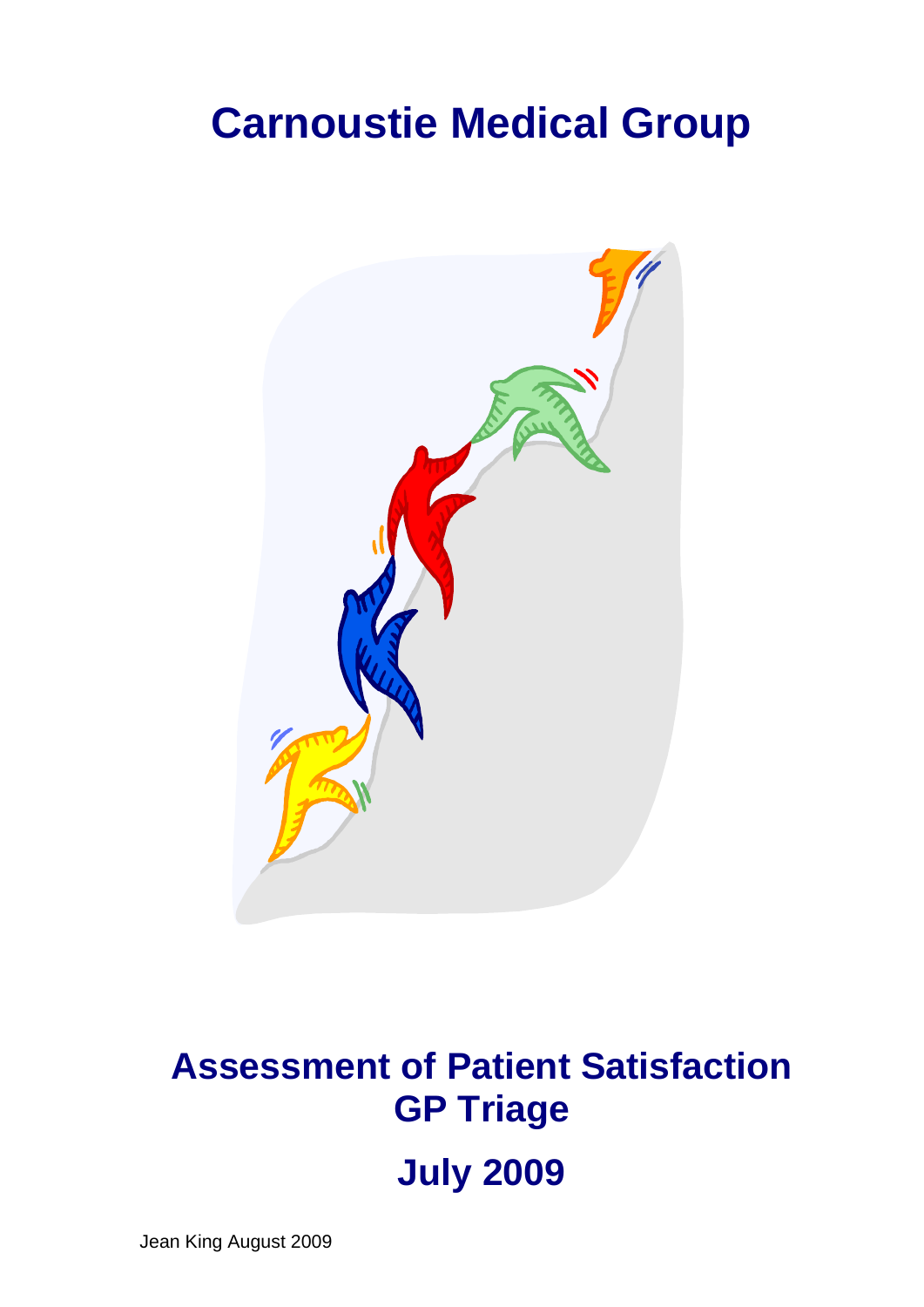## **Background**

Eight partners, two registrars, practice administrative and nursing teams form Carnoustie Medical Group and work from a purpose built primary care centre situated in the west end of Carnoustie.

It is as a Group that most decisions are made about providing health care for our patients in Carnoustie and the surrounding area. The general practitioners of Carnoustie Medical Group are responsible for delivering care to some 12670 patients, a number set to increase as Carnoustie continues its planned expansion.

In December 2008 the practice introduced GP triage of all patient/carer requests for a home visit or who felt they needed seen by a doctor the same day. This development was undertaken as GPs agreed that getting an appointment on the day for most patients was on a first come first served basis – want not need. Also, if there were no bookable appointments left on the day, then surgeries were expanded on a need only basis assessed by the oncall doctor.

# **Method**

The practice recognises the importance of patient surveys for user input to improving/developing methods of care delivery and practice management systems and services therefore it is within this environment that we invited one hundred patients to complete a patient satisfaction questionnaire (Appendix l) relating to a recent contact with our GP Triage system. We included a stamped addressed envelope along with the questionnaire to encourage completion.

This survey was sent out on 8 and 9 July 2009, every  $6<sup>th</sup>$  patient contact from the previous week being selected until 100 patients identified. The questionnaire was anonymous with no identifying connection to the patient list.

## **Results**

The following results are based on a return of 46 fully completed questionnaires from the original distribution of 100, returned within one month of the survey period. This gave the practice a 46% response rate, which was disappointing.



**Qu1a-** How long did you wait for your call back from the Triage Doctor?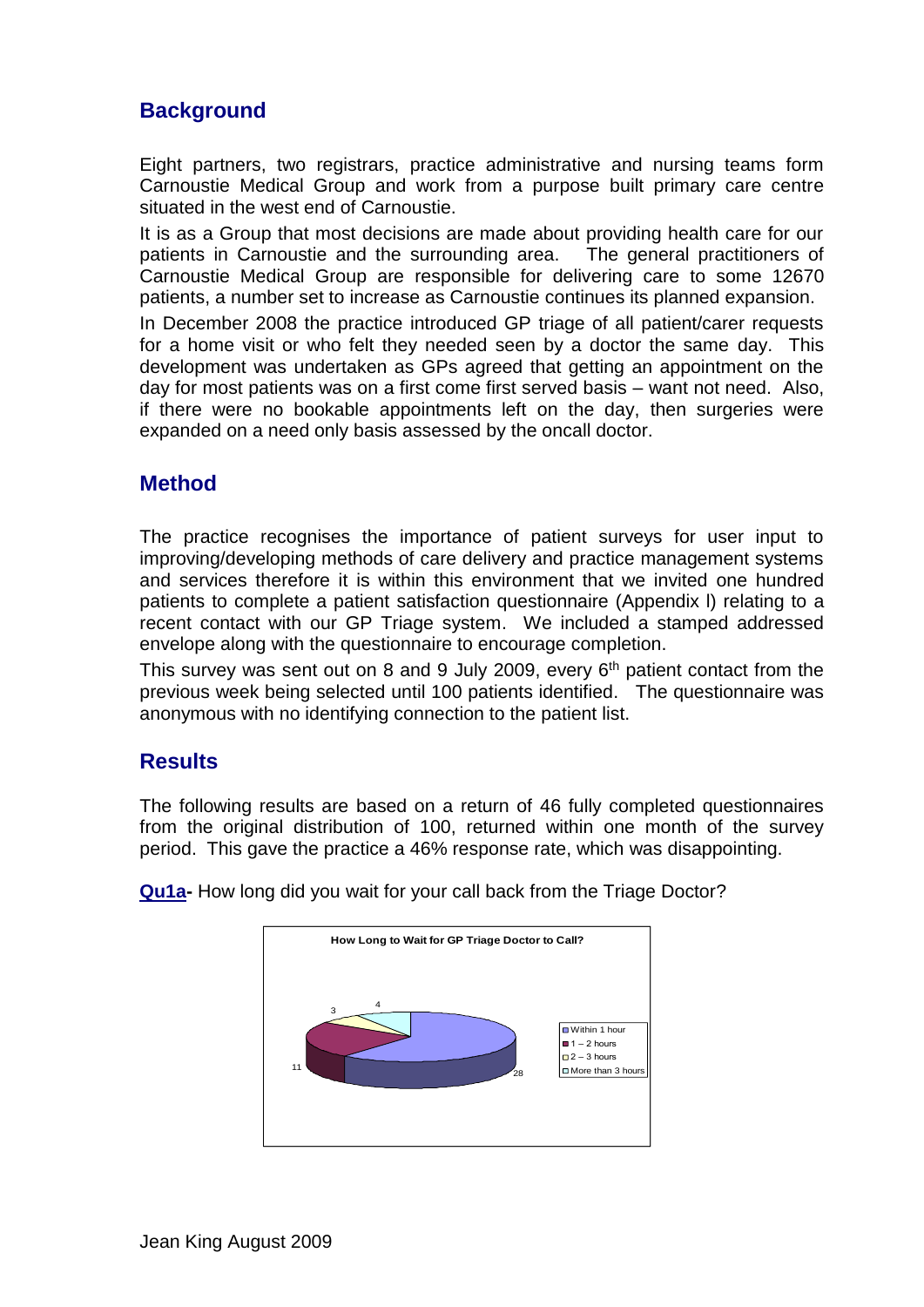61% of the respondents were contacted within one hour. Of the patients who waited more than two hours for a call back from the Triage doctor, the majority happened to be requiring assessment on a busy Monday morning.



**Qu1b** – What time of day did you contact the practice?

93% of patients contacted the practice before 12 noon. This is to be expected as for many years patients understood they had to phone at 8am to get an appointment on the day.

**Qu2** – How Helpful were Reception Staff when your first phoned?



96% of the respondents thought that the way they were treated by the reception team was helpful or very helpful. We would wish to see no patient feel they were not given good service from our staff and will strive towards that end, but we do realise we are not able to please all our patients all of the time.

**Qu3**- How Helpful was the Triage Doctor in dealing with your problem?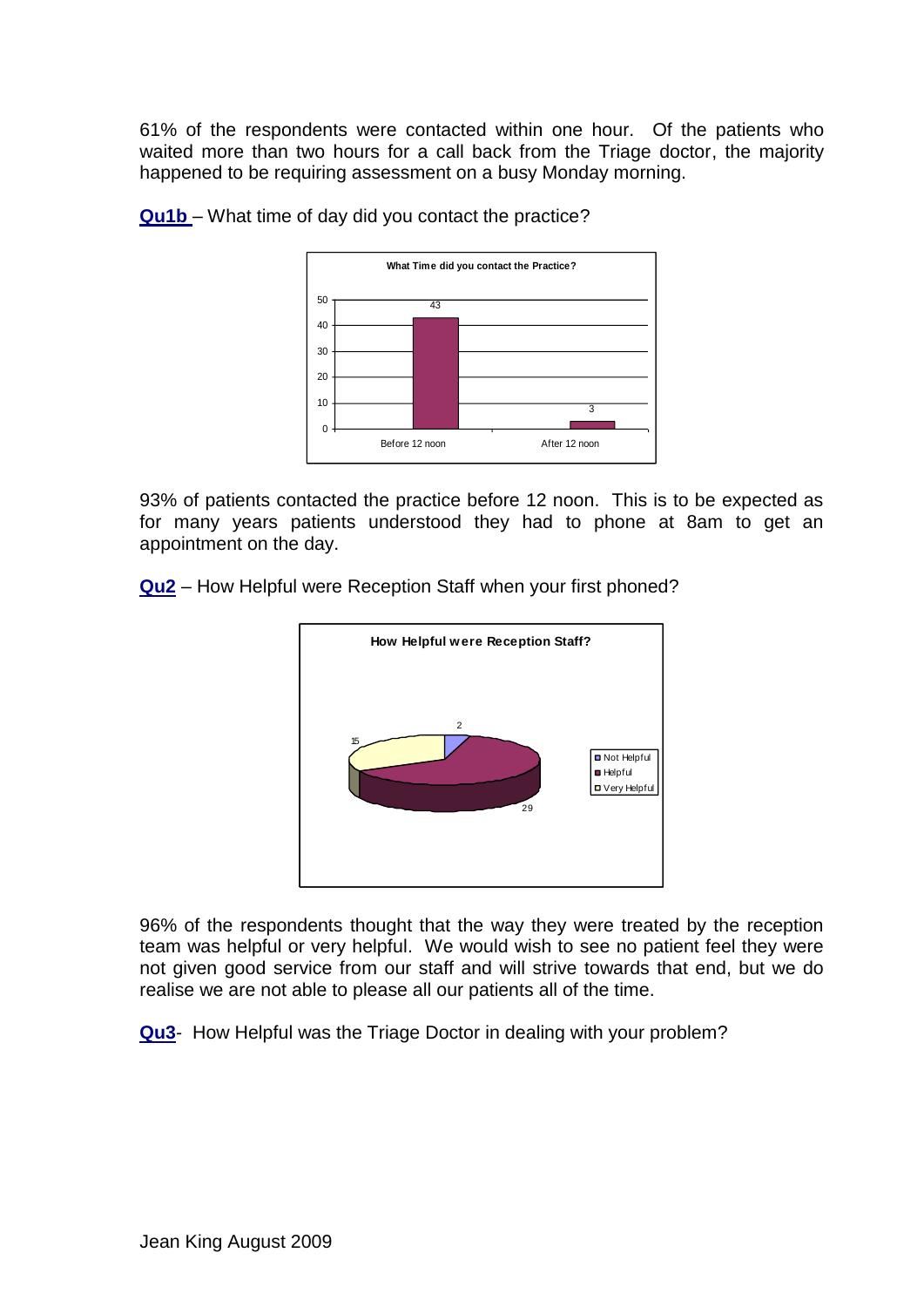

98% of the respondents thought that the Triage doctor was helpful or very helpful in dealing with their problem. Again, we strive to give all patients the best of service but sometimes that does mean saying no, and this will affect how the patient views that service.

**Qu4** – Was your problem dealt with:

**a)** By coming to the surgery?



29 patients (63% of respondents) were seen by a healthcare professional, 27 (59% of respondents) of whom were seen by a doctor the same day as request.

**b)** Did you feel you were seen by an appropriate member of the practice?



Of the 29 respondents seen by a healthcare professional, only one patient felt they were not seen appropriately. On asking the patient why not, they stated: doctor gave wrong dose of medicine (not enough).

Jean King August 2009 **c)** Without coming to the surgery?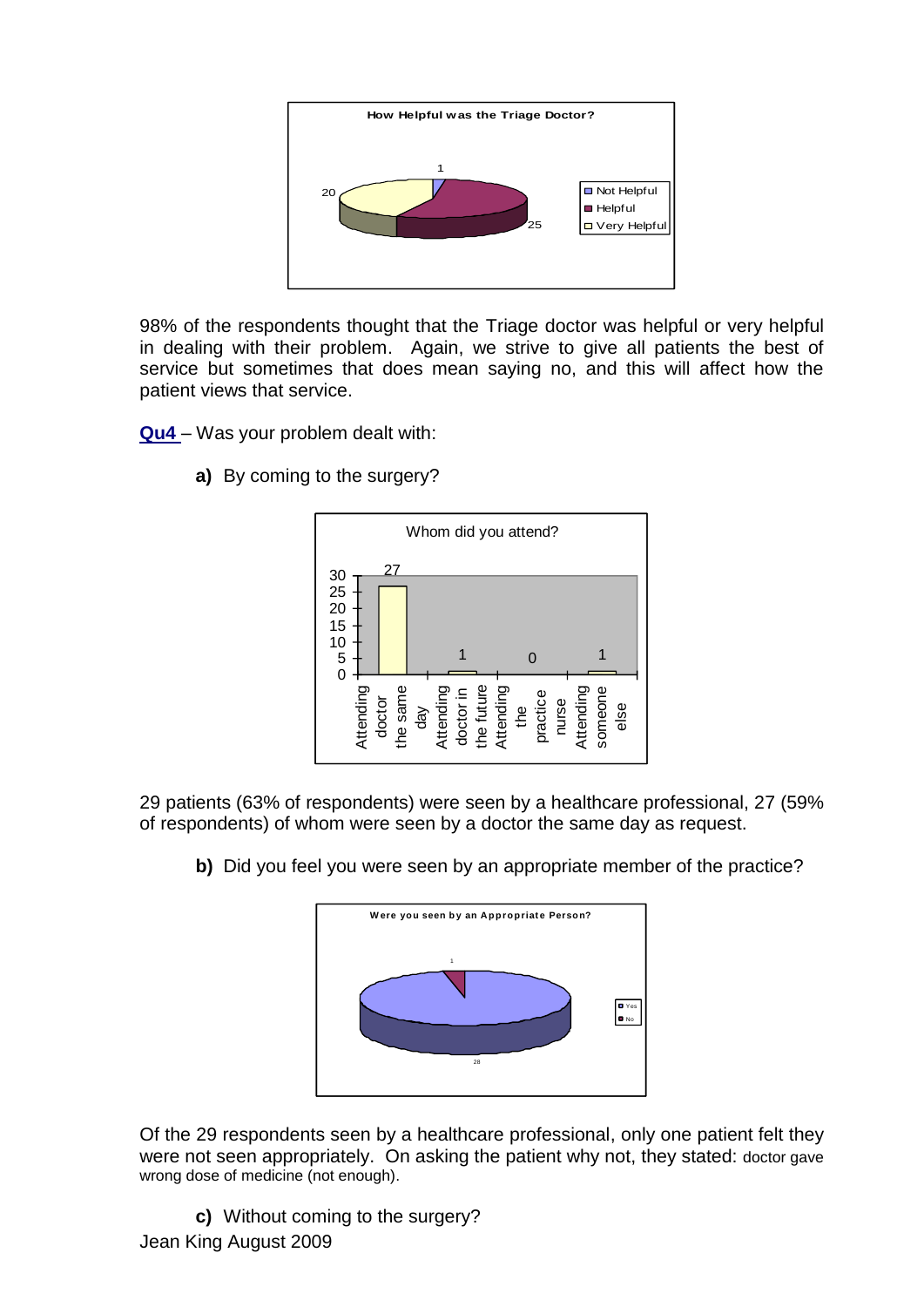

17 patients (37% of respondents) had their problem dealt with by telephone.

**d)** Did you require to contact the practice again regarding the same problem?

11 (26%) patients responded yes and when asked to provide a reason for the contact, this was their response:

- 1 Getting result of specimen
- 2 Wrong diagnosis
- 3 Different antibiotics given as symptoms did not clear
- 4 Doctor rang me at later date, confirmed sample left by me at reception
- 5 Although was seen same day by doctor, had to return gallbladder problems
- 6 Although was seen same day by doctor, called 999 as child's temperature would not stabilise
- 7 Change of prescription
- 8 Took long time for problem to be sorted
- 9 I had to contact the surgery x 3 in 24hrs as the info was not passed on from reception to the nurses
- 10 Eventually came in to the surgery after two prescriptions over the phone both docs good when seen not impressed by phone diagnosis - eye infection which did not clear up
- 11 Although seen the same day by a doctor, contacted surgery again as could not get an appointment

## **Qu5** - Overall, how satisfied do you feel with your experience?



87% of respondents were satisfied or very satisfied with their overall experience of the GP Triage system. This implies that there is still work to do in order to increase patient acceptance and satisfaction with this method of filtration.

Patients were also asked to provide suggestions for improvement of the GP Triage system experience and the responses received are attached (Appendix ll).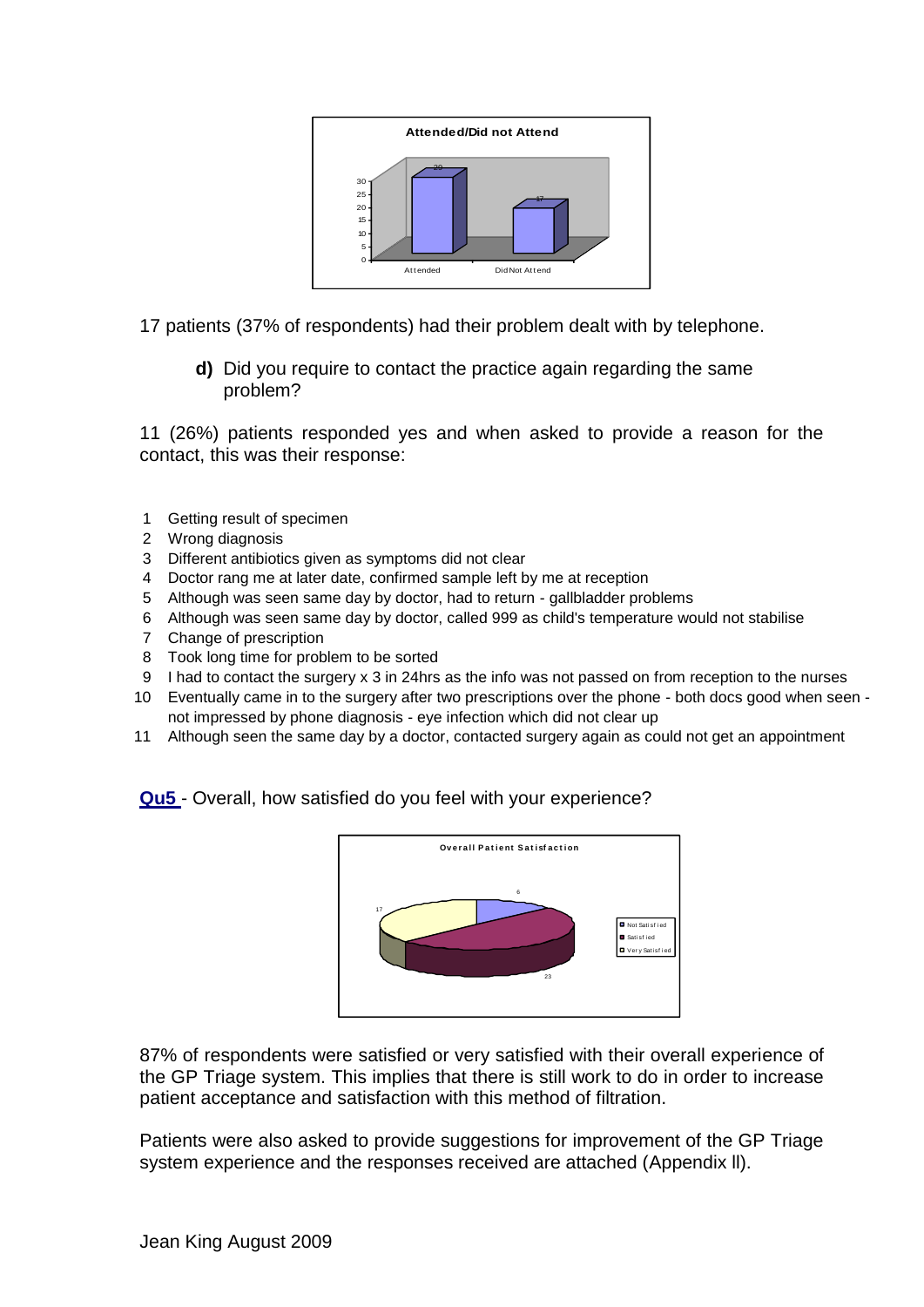## **Conclusion**

The majority of those patients who returned their questionnaires were happy with the process and outcome of their contact with the practice. However, the practice was disappointed at the level of return given the perception that patients were very unhappy with this change in method of access in an acute situation.

There was a high degree of satisfaction with the way patients were dealt with by both reception staff and the doctors undertaking triage assessment and the practice will strive to improve the patient experience.

By reducing the acute appointments needed by 37% and knowing the patients who did attend were requiring to do so, allows more routine appointments to be made available which patients can access in the normal way, through our reception staff.

It is difficult to say, reviewing the repeat contact reasons, for all but two cases, whether there would be no repeat contacts with the practice, if they had been seen by a doctor without being triaged.

Although this new system was communicated to patients by practice newsletter (Autumn 2008), practice leaflet and via our Patient Information Screen in the Waiting Area, there is still a requirement for a public relations exercise to increase patient acceptance and understanding of why there is a need for this process.

## **Recommendations**

- 1. Discuss the results of this questionnaire with (a) the partners of the practice and (b) the reception team and (c) the Patient Participation Group taking forward any actions presented from these discussions and agreed by the practice management team.
- 2. Develop a patient information leaflet explaining both the acute and routine appointment process, reviewing with the Patient Participation Group prior to distribution to patients.
- 3. Produce an article for the Guide and Gazette highlighting the benefits and advantages of this system of access for acute care.
- 4. The Business Manager to re-assess patient satisfaction in February 2010.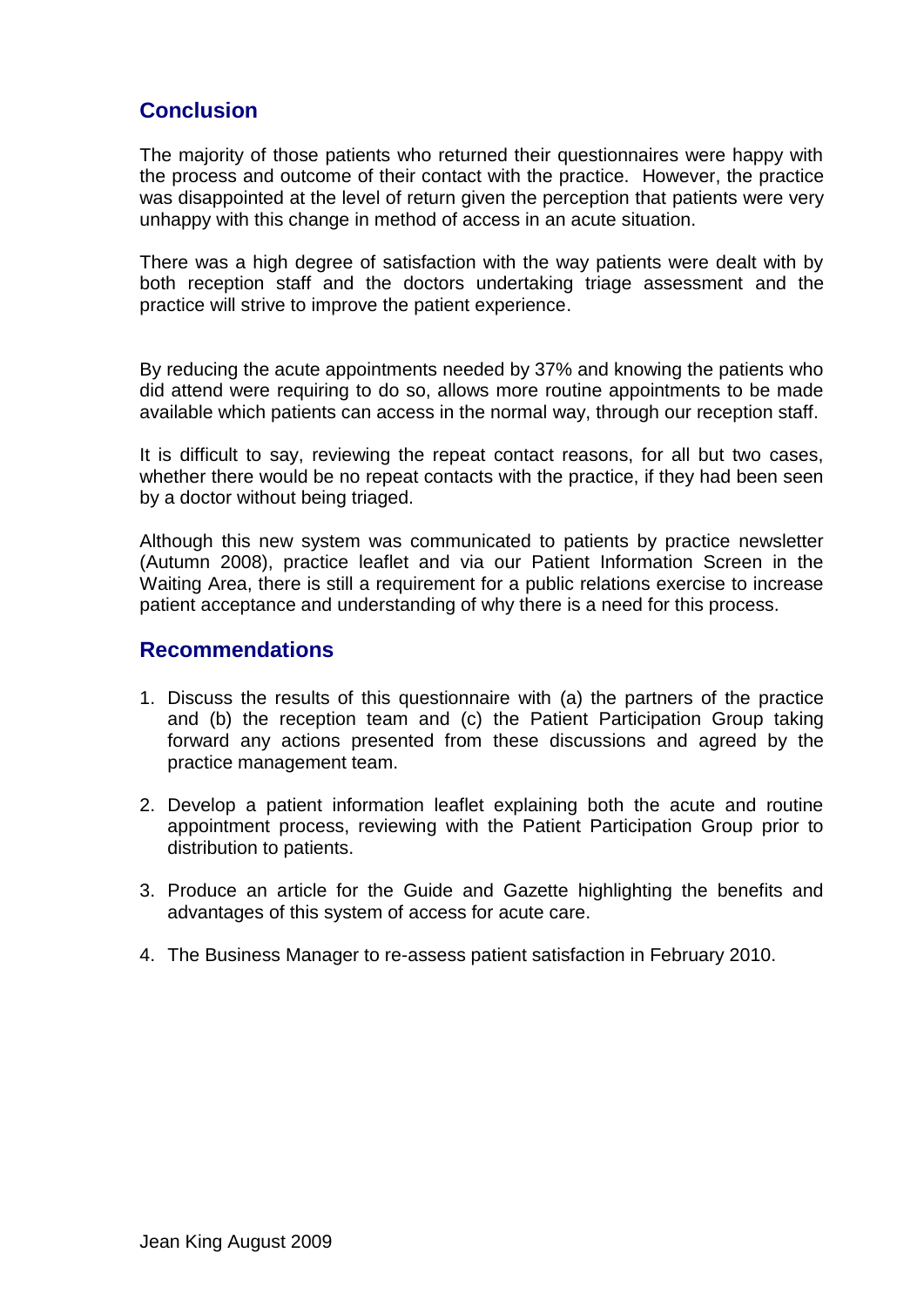### **Appendix ll**

# **GP Triage of Patient Request for Home Visit or Same Day Appointments**

## **Assessment of Patient Experience, July 2009**

## **Suggestions for Improvement from Patients Questioned**

#### **Get rid of this system, can't get by people on phone.**

To be informed by doctor or reception about specimen giving and at health centre itself. Not made clear - know now.

**No problems here, all fine, handled well**

When concerning a child, call back should be within the hour, thank you

#### **To see doctor when phoning for an appointment (this patient was seen the same day by doctor!)**

Get better qualified doctors

#### **Would rather have seen the doctor at the health centre that day**

See patients that rarely attend - they are not time wasters

#### **Appointments in evening should be kept for those who work as difficult to get time off work for same day appointments**

Staff very professional but with very little empathy

**Feel triage not appropriate when you know you want to be seen that day (there is a difference between emergency and patient concern - feel the time doctor spends on phone could be used by providing clinic appointments**

I have contacted the surgery on numerous occasions since 1 December 2008 and my problem dealt with differently on each occasion

**Chain of information from reception to nurses/doctors could be vastly improved and call back system requires looking into – despite this one occasion which I am dissatisfied with, I cannot fault the practice overall on previous occasions**

It took several phone calls to eventually be seen by doc although I was given advice and two prescriptions by phone and I wonder if I would have been seen initially whether they eye problem would have dragged on so long - it may have done as I had hay fever as well

#### **Try to change the same day appointments**

Receptionists could be more helpful

Jean King August 2009